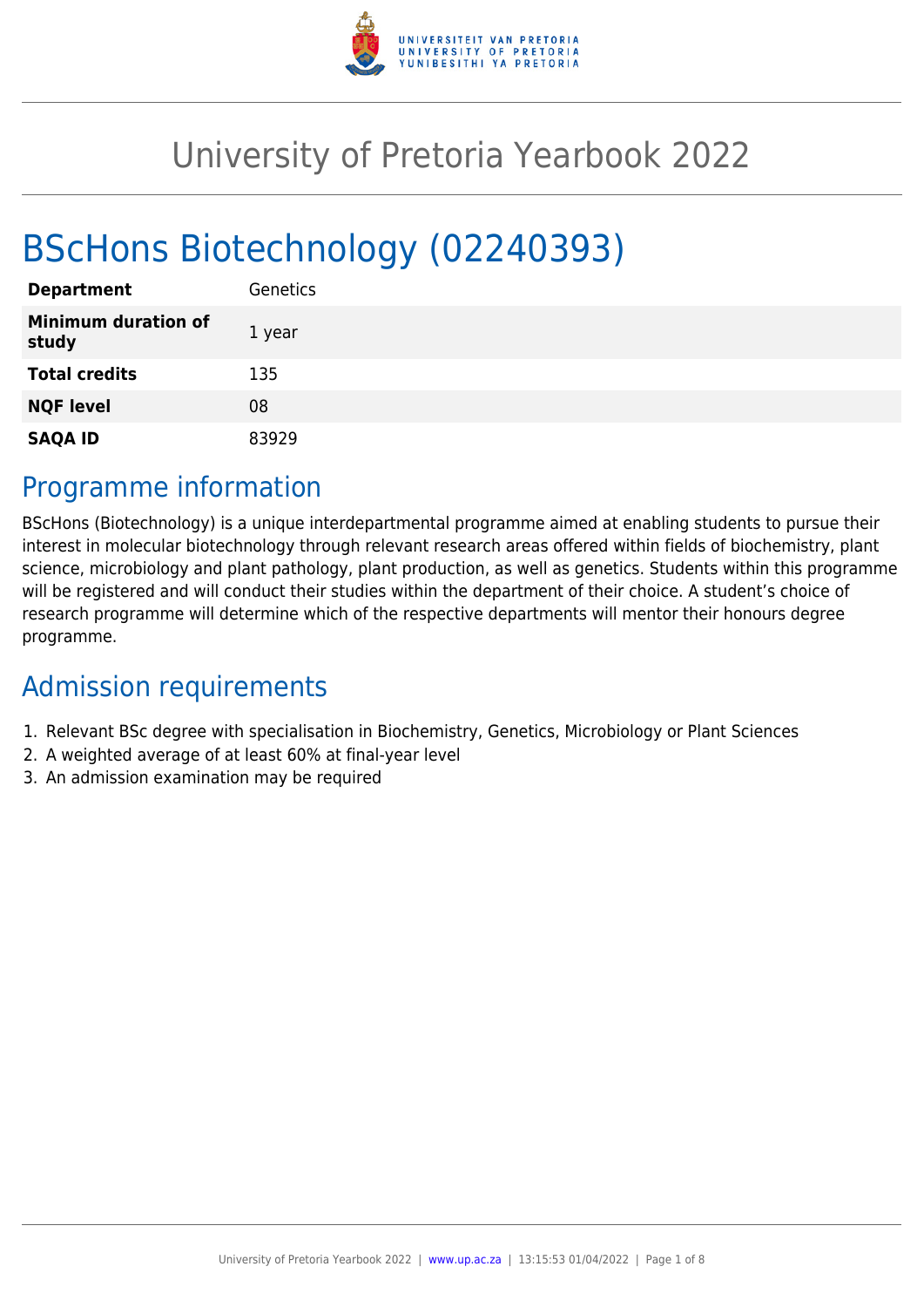

# Curriculum: Final year

# **Minimum credits: 135**

Core credits: 35 Elective credits: 100

#### **Additional information:**

- Students registered in the Division of Biochemistry must take BCM 771, BCM 773 and BCM 774 as electives.
- Students registered in the Division of Genetics must take GTK 702, GTK 703 and GTK 705 as electives.
- Students registered in the Division of Microbiology must take MCP 751, MCP 752 and MCP 754 as electives.
- Students registered in the Department of Plant and Soil Sciences must take BOT 705, BOT 746, BOT 782 and BOT 783 as electives.

# **Core modules**

# **Biotechnology in the workplace 701 (BTW 701)**

| <b>Module credits</b>         | 20.00                                   |
|-------------------------------|-----------------------------------------|
| <b>NQF Level</b>              | 08                                      |
| <b>Prerequisites</b>          | No prerequisites.                       |
| <b>Contact time</b>           | 2 discussion classes per week           |
| <b>Language of tuition</b>    | Module is presented in English          |
| <b>Department</b>             | Biochemistry, Genetics and Microbiology |
| <b>Period of presentation</b> | Year                                    |

## **Module content**

Introduction to the principles and realities of working in the field of biotechnology. Discussions on various essential components of the biotechnology industry including bio-entrepreneurship, marketing, business plan writing, business communication skills, capital for start-ups, incubators, basic accounting and finance as well as issues surrounding biosafety, ethics and legal aspects. The module is concluded by students writing a business plan for the development of a hypothetical biotechnological venture. This module is jointly presented in the Departments of Biochemistry, Genetics and Microbiology and Plant and Soil Sciences.

# **Molecular and cellular biology 721 (MLB 721)**

| <b>Module credits</b>         | 15.00                                   |
|-------------------------------|-----------------------------------------|
| <b>NQF Level</b>              | 08                                      |
| <b>Prerequisites</b>          | No prerequisites.                       |
| <b>Contact time</b>           | 2 discussion classes per week           |
| <b>Language of tuition</b>    | Module is presented in English          |
| <b>Department</b>             | Biochemistry, Genetics and Microbiology |
| <b>Period of presentation</b> | Year                                    |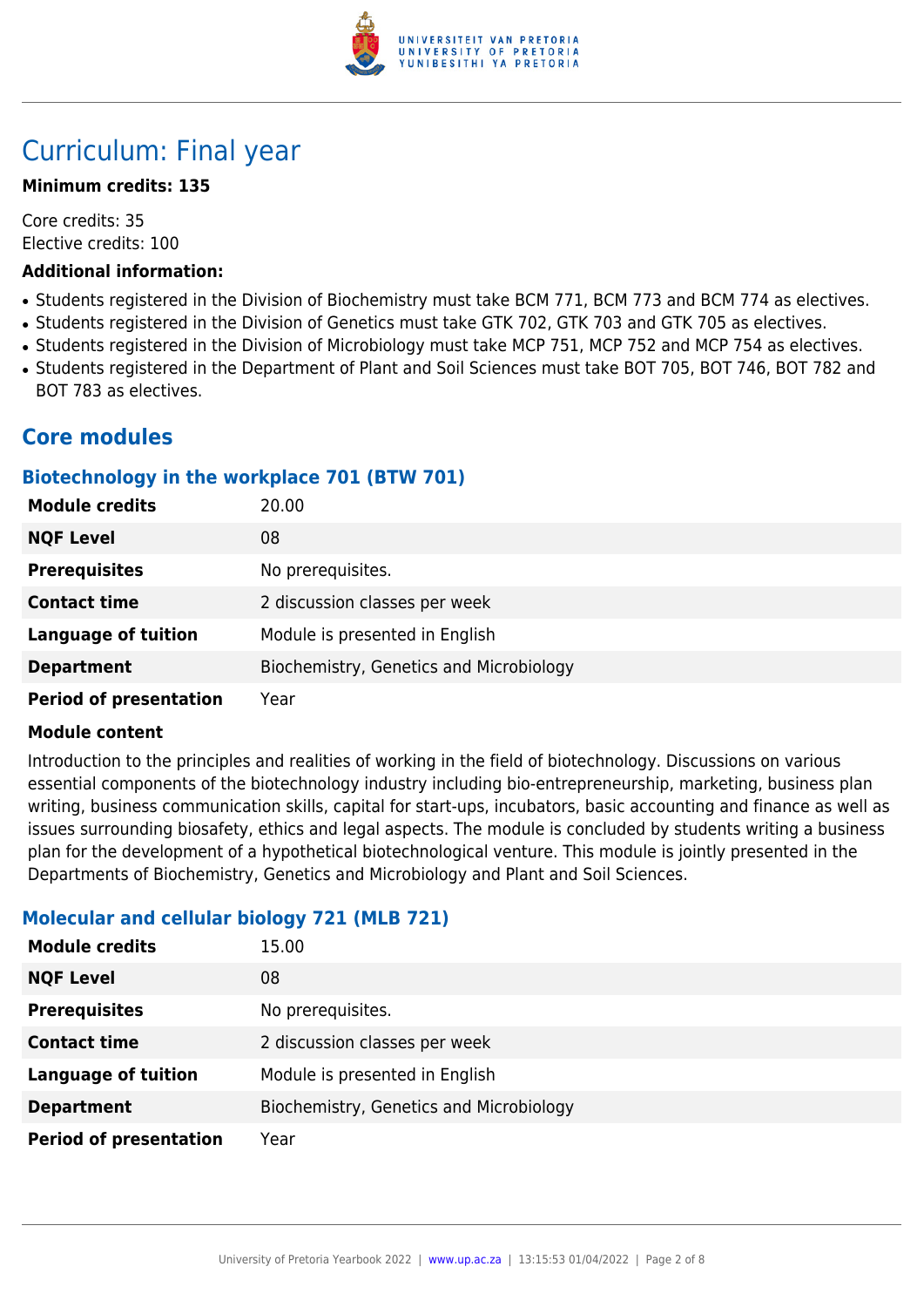

Principles and applications of recombinant DNA, and other novel molecular and genomics technologies, to address questions in the biological sciences and/or biotechnology. Strong emphasis is placed on the principles of research planning, including identifying suitable research objectives, formulating a research strategy and understanding the relevance and feasibility of research. The module is assessed by means of a research project proposal, conceived and formulated by each student. The proposal must focus on the use of molecular technologies in addressing realistic questions in biology and/or biotechnology. There is also an oral defense of the project proposal.

This module is jointly presented in the Departments of Biochemistry, Genetics and Microbiology and Plant and Soil Sciences.

# **Elective modules**

# **Scientific communication 771 (BCM 771)**

| <b>Module credits</b>         | 15.00                                           |
|-------------------------------|-------------------------------------------------|
| <b>NQF Level</b>              | 08                                              |
| <b>Prerequisites</b>          | No prerequisites.                               |
| <b>Contact time</b>           | 1 discussion class per week, 1 seminar per week |
| <b>Language of tuition</b>    | Module is presented in English                  |
| <b>Department</b>             | Biochemistry, Genetics and Microbiology         |
| <b>Period of presentation</b> | Year                                            |

## **Module content**

Students are guided to collect relevant and up-to-date literature on broad topics from databases using referencing software, and to select and condense relevant papers into the outline for a literature review. Critical reading of research papers, article discussions and presentations. Scientific writing and presentation skills.

# **Research project and report 773 (BCM 773)**

| <b>Module credits</b>         | 60.00                                   |
|-------------------------------|-----------------------------------------|
| <b>NQF Level</b>              | 08                                      |
| <b>Prerequisites</b>          | No prerequisites.                       |
| <b>Contact time</b>           | 1 other contact session per week        |
| <b>Language of tuition</b>    | Module is presented in English          |
| <b>Department</b>             | Biochemistry, Genetics and Microbiology |
| <b>Period of presentation</b> | Year                                    |

# **Research methods 774 (BCM 774)**

| <b>Module credits</b> | 25.00             |
|-----------------------|-------------------|
| <b>NQF Level</b>      | 08                |
| <b>Prerequisites</b>  | No prerequisites. |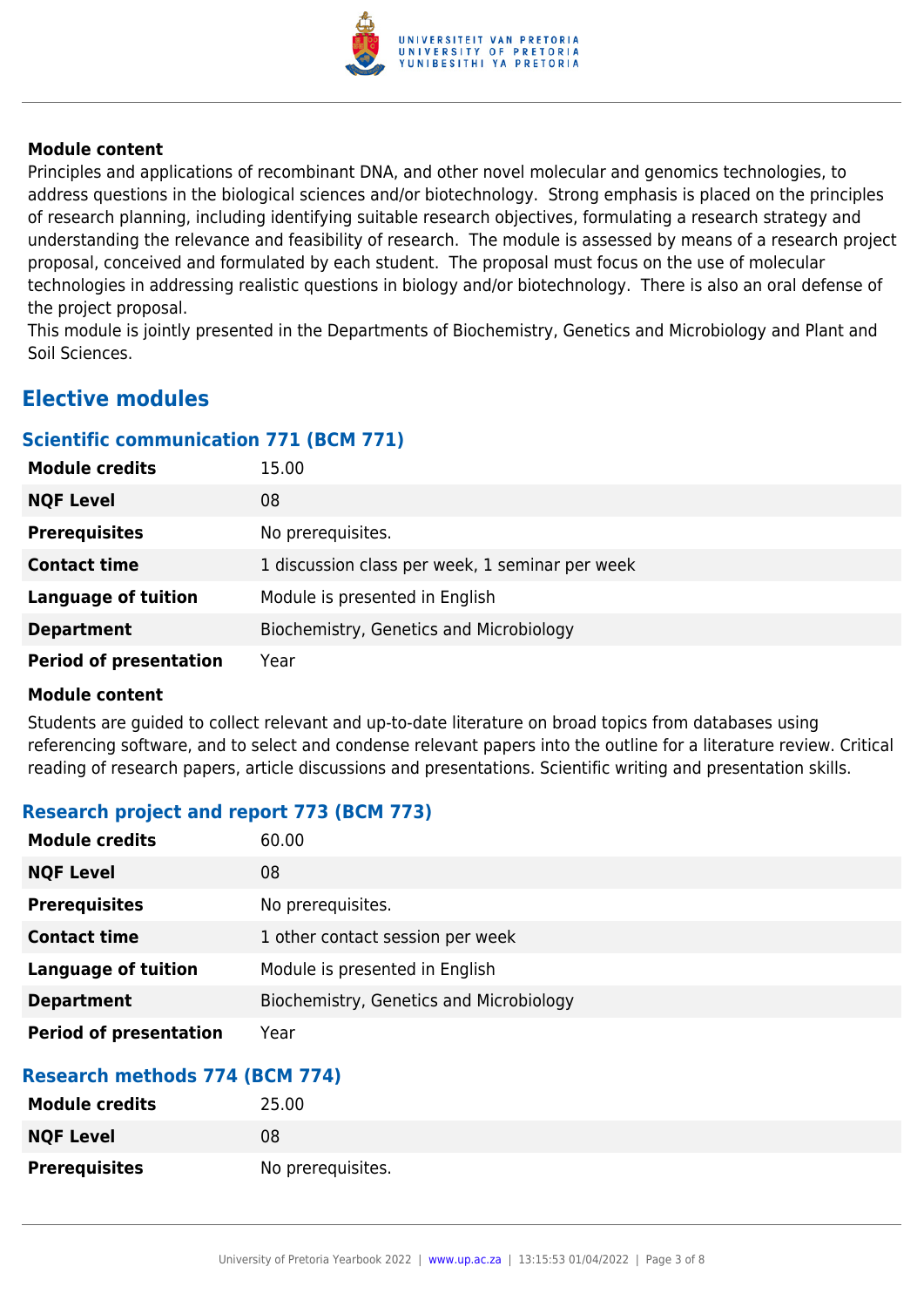

| <b>Contact time</b>           | 2 Practicals/Discussion classes per week |
|-------------------------------|------------------------------------------|
| <b>Language of tuition</b>    | Module is presented in English           |
| <b>Department</b>             | Biochemistry, Genetics and Microbiology  |
| <b>Period of presentation</b> | Year                                     |

Students are guided through the methodology of research planning and data handling. They are given hands-on and in-depth practical experience in a range of biochemcial and molecular biological techniques.

# **Molecular techniques 705 (BOT 705)**

| <b>Module credits</b>         | 15.00                                                                     |
|-------------------------------|---------------------------------------------------------------------------|
| <b>NQF Level</b>              | 08                                                                        |
| <b>Prerequisites</b>          | Admission into BSc Hons in Plant Science (Plant Biotechnology/Physiology) |
| <b>Contact time</b>           | 1 discussion class per week, 1 lecture per week, 5 practical per week     |
| <b>Language of tuition</b>    | Module is presented in English                                            |
| <b>Department</b>             | Department of Plant and Soil Sciences                                     |
| <b>Period of presentation</b> | Semester 1                                                                |

#### **Module content**

Students are guided through the methodology of research planning and data handling. They are offered handson experience in a range of advanced techniques employed in molecular research and analysis.

# **Applications in plant biotechnology 746 (BOT 746)**

| <b>Module credits</b>         | 10.00                                    |
|-------------------------------|------------------------------------------|
| <b>NQF Level</b>              | 08                                       |
| <b>Prerequisites</b>          | No prerequisites.                        |
| <b>Contact time</b>           | 1 lecture per week, 1 practical per week |
| <b>Language of tuition</b>    | Module is presented in English           |
| <b>Department</b>             | Department of Plant and Soil Sciences    |
| <b>Period of presentation</b> | Semester 2                               |

#### **Module content**

Plant tissue culture. Plant gene transfer technologies (Agrobacterium-based, biolistics and other). Design of plant gene transfer constructs, including synthetic biology. New plant breeding technologies, including plant gene editing. Applications of genetically modified (GM) and gene edited crops and their impact on modern agriculture. Biosafety evaluation and regulation of GM and new plant breeding technologies.

## **Research report 782 (BOT 782)**

| <b>Module credits</b> | 60.00 |
|-----------------------|-------|
| <b>NQF Level</b>      | 08    |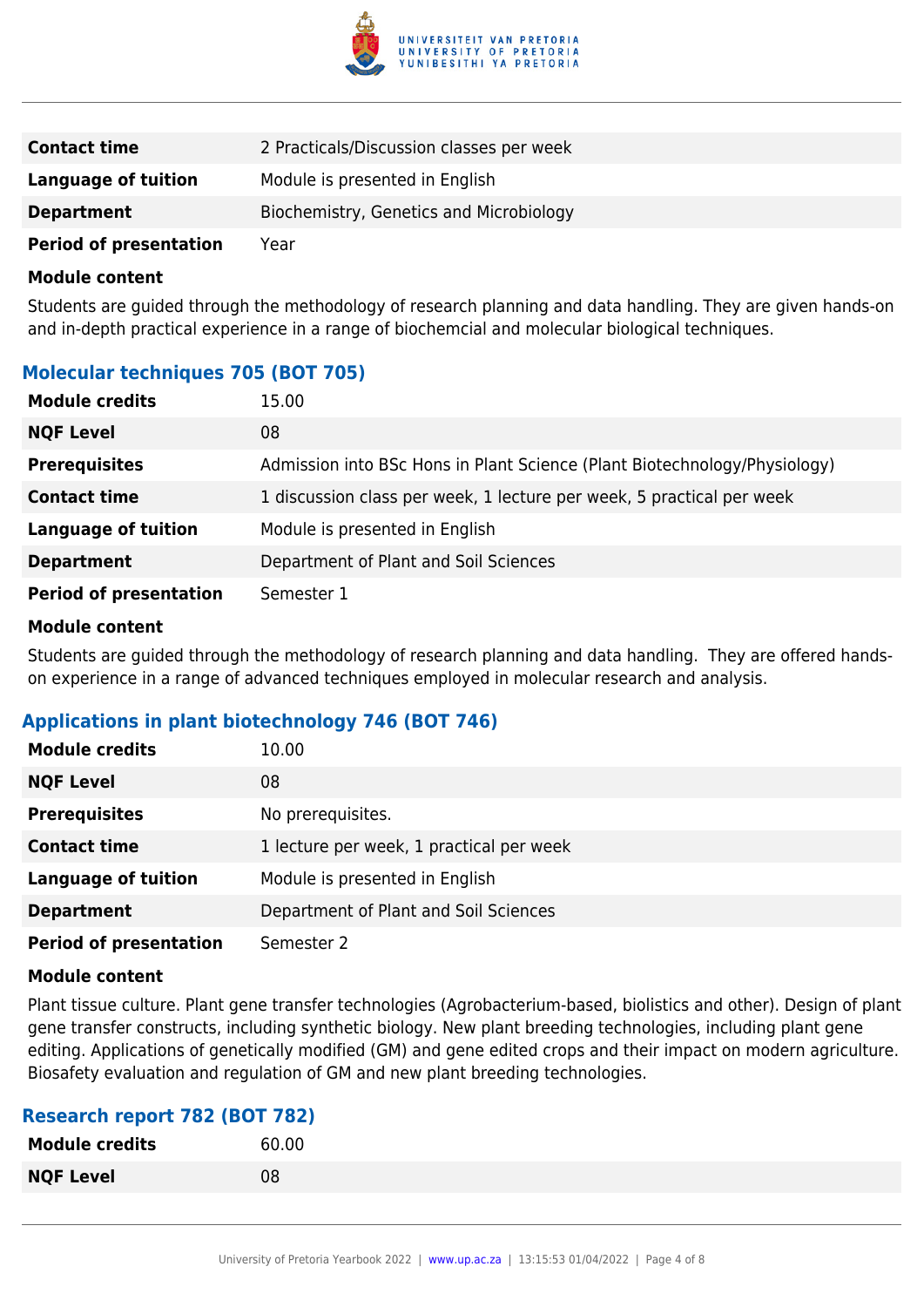

| <b>Prerequisites</b>          | No prerequisites.                     |
|-------------------------------|---------------------------------------|
| Language of tuition           | Module is presented in English        |
| <b>Department</b>             | Department of Plant and Soil Sciences |
| <b>Period of presentation</b> | Year                                  |

A mini research project with defined limits is undertaken under the guidance of a supervisor. The students identify potential projects by contacting supervisors from the different research programmes in the department. A list of projects on offer can be obtained from the Honours coordinator, and in exceptional circumstances a student can propose a project not listed. The module also has a strong theoretical component since emphasis is placed on writing and presenting a detailed project proposal. Additional relevant technical and analytical training is provided by the respective supervisors. The project is concluded with a final mini dissertation, presented in the format of a short manuscript, as well as an oral presentation.

# **Seminar 783 (BOT 783)**

| <b>Module credits</b>         | 15.00                                 |
|-------------------------------|---------------------------------------|
| <b>NQF Level</b>              | 08                                    |
| <b>Prerequisites</b>          | No prerequisites.                     |
| Language of tuition           | Module is presented in English        |
| <b>Department</b>             | Department of Plant and Soil Sciences |
| <b>Period of presentation</b> | Semester 1                            |

#### **Module content**

Literature study, discussion and oral presentation of a subject related to the main discipline.

## **Scientific communication 702 (GTK 702)**

| <b>Module credits</b>         | 15.00                                           |
|-------------------------------|-------------------------------------------------|
| <b>NQF Level</b>              | 08                                              |
| <b>Prerequisites</b>          | No prerequisites.                               |
| <b>Contact time</b>           | 1 discussion class per week, 1 seminar per week |
| <b>Language of tuition</b>    | Module is presented in English                  |
| <b>Department</b>             | Biochemistry, Genetics and Microbiology         |
| <b>Period of presentation</b> | Year                                            |

#### **Module content**

Students are guided to collect relevant and up-to-date literature on large topics from databases using referencing software, and to select and condense relevant papers into the outline for a literature review. Critical reading of research papers, article discussions and presentations. Scientific writing skills.

#### **Research project 703 (GTK 703)**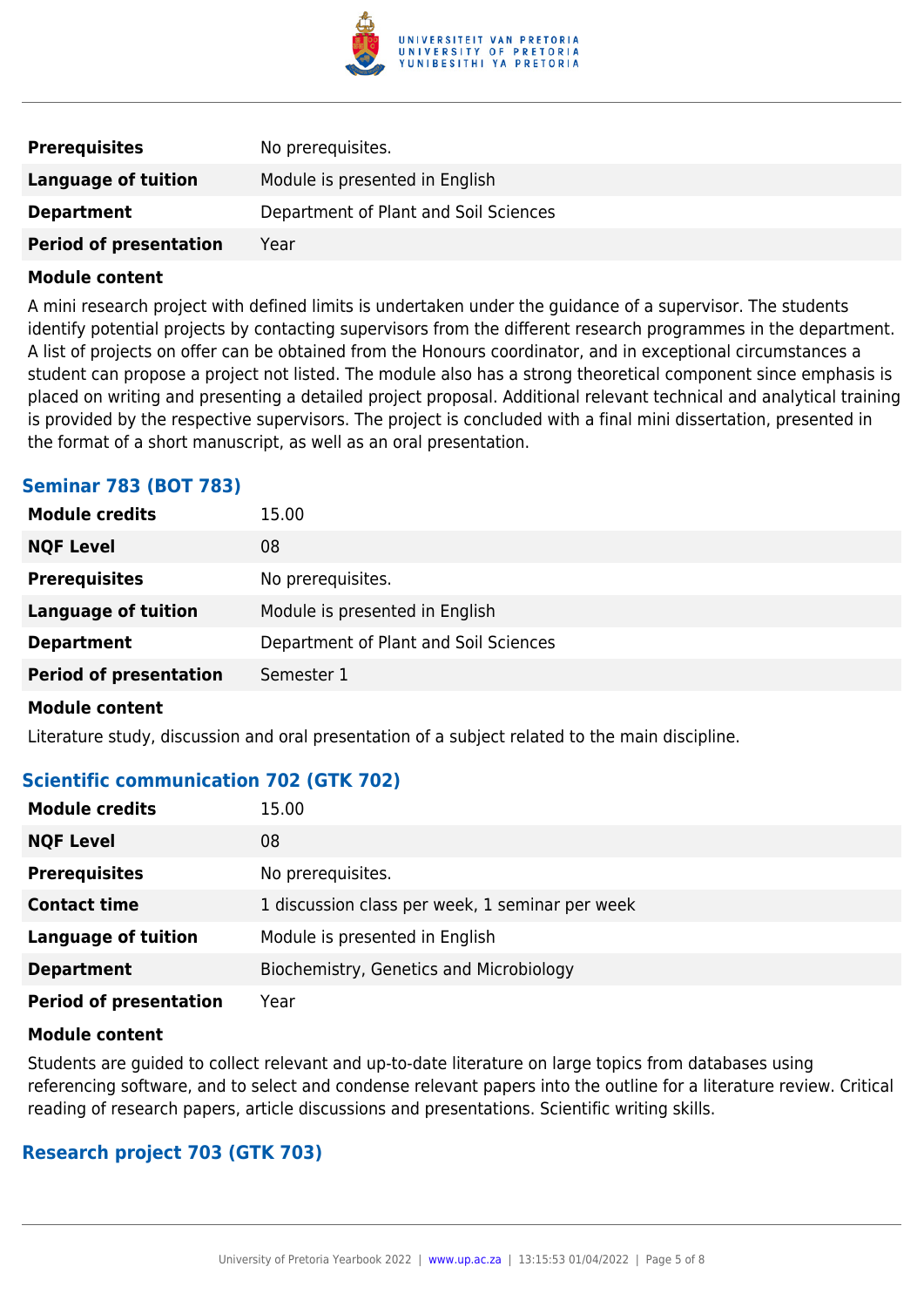

| <b>Module credits</b>         | 60.00                                   |
|-------------------------------|-----------------------------------------|
| <b>NQF Level</b>              | 08                                      |
| <b>Prerequisites</b>          | No prerequisites.                       |
| <b>Language of tuition</b>    | Module is presented in English          |
| <b>Department</b>             | Biochemistry, Genetics and Microbiology |
| <b>Period of presentation</b> | Year                                    |

A mini-dissertation with well-defined limits is undertaken under the guidance of a supervisor. The students are allowed to choose from a number of projects from the different research programmes in the department. The module also has a strong theoretical component since emphasis is placed on writing and presenting a comprehensive literature review and project proposal. Additional technical and analytical training is provided. The project is concluded with a final report, presented in the format of a short manuscript, as well as a poster and an oral presentation.

# **Research methods 705 (GTK 705)**

| <b>Module credits</b>                                                                                                                                                                                                                | 25.00                                    |
|--------------------------------------------------------------------------------------------------------------------------------------------------------------------------------------------------------------------------------------|------------------------------------------|
| <b>NQF Level</b>                                                                                                                                                                                                                     | 08                                       |
| <b>Prerequisites</b>                                                                                                                                                                                                                 | No prerequisites.                        |
| <b>Contact time</b>                                                                                                                                                                                                                  | 2 Practicals/Discussion classes per week |
| <b>Language of tuition</b>                                                                                                                                                                                                           | Module is presented in English           |
| <b>Department</b>                                                                                                                                                                                                                    | Biochemistry, Genetics and Microbiology  |
| <b>Period of presentation</b>                                                                                                                                                                                                        | Year                                     |
| <b>Address that the contract of the contract of the contract of the contract of the contract of the contract of the contract of the contract of the contract of the contract of the contract of the contract of the contract of </b> |                                          |

#### **Module content**

Students are guided through the methodology of research planning and data handling. They are offered handson experience in a range of advanced techniques employed in molecular research and analysis.

## **Research methods 751 (MCP 751)**

| <b>Module credits</b>         | 25.00                                    |
|-------------------------------|------------------------------------------|
| <b>NQF Level</b>              | 08                                       |
| <b>Prerequisites</b>          | No prerequisites.                        |
| <b>Contact time</b>           | 2 Practicals/Discussion classes per week |
| <b>Language of tuition</b>    | Module is presented in English           |
| <b>Department</b>             | Biochemistry, Genetics and Microbiology  |
| <b>Period of presentation</b> | Year                                     |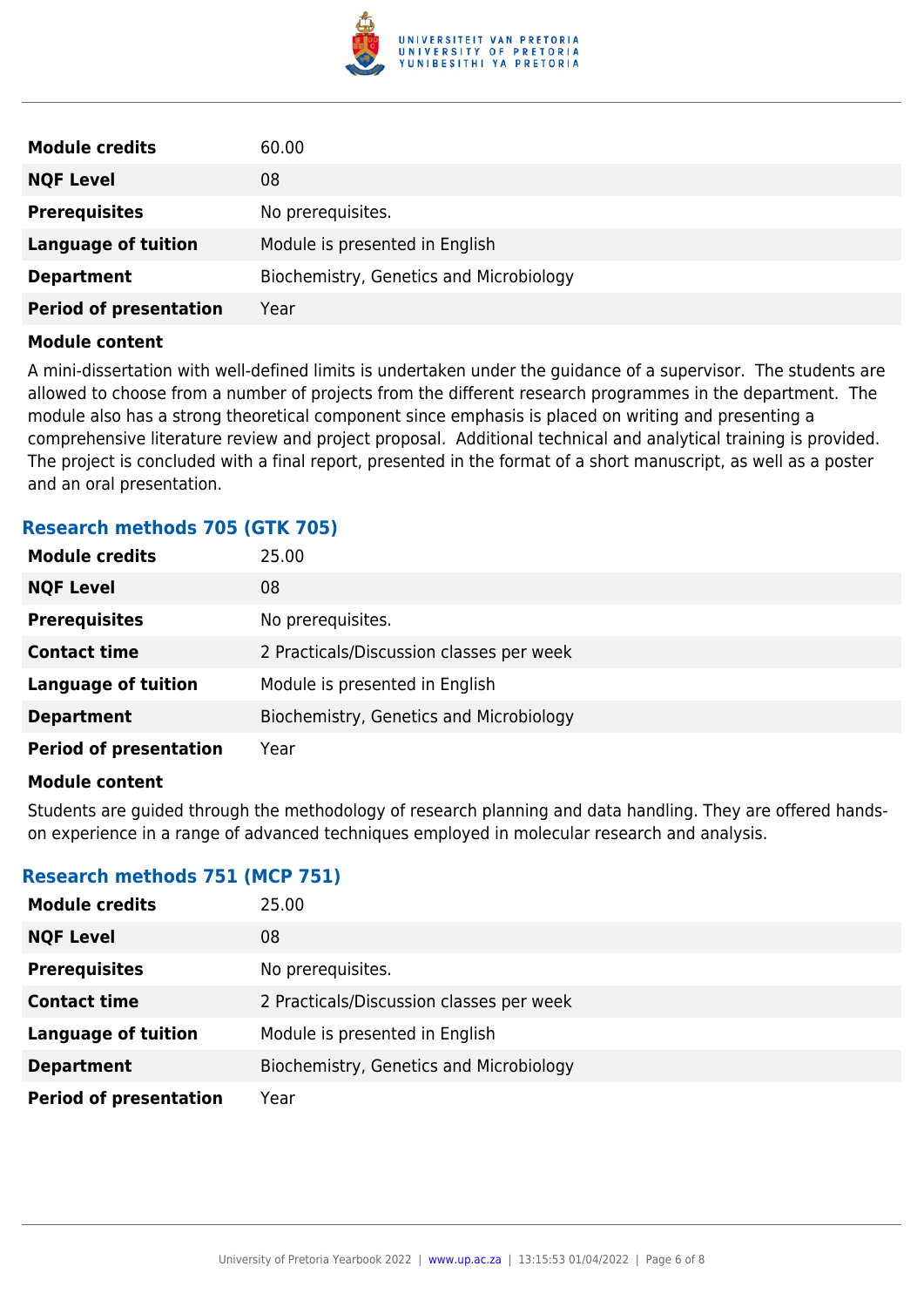

The module provides students with planning, data handling, writing, and presentation skills required for microbiological research. In addition, students are provided with hands-on experience in the advanced techniques utilised in research and analysis.

# **Scientific communication 752 (MCP 752)**

| <b>Module credits</b>         | 15.00                                           |
|-------------------------------|-------------------------------------------------|
| <b>NQF Level</b>              | 08                                              |
| <b>Prerequisites</b>          | No prerequisites.                               |
| <b>Contact time</b>           | 1 discussion class per week, 1 seminar per week |
| <b>Language of tuition</b>    | Module is presented in English                  |
| <b>Department</b>             | Biochemistry, Genetics and Microbiology         |
| <b>Period of presentation</b> | Year                                            |

#### **Module content**

Students are guided to collect relevant literature from disparate papers in the broader field of Microbiology and to condense and collate this into a written seminar, which is also presented verbally.

# **Research project and literature study 754 (MCP 754)**

| <b>Module credits</b>         | 60.00                                   |
|-------------------------------|-----------------------------------------|
| <b>NQF Level</b>              | 08                                      |
| <b>Prerequisites</b>          | No prerequisites.                       |
| <b>Language of tuition</b>    | Module is presented in English          |
| <b>Department</b>             | Biochemistry, Genetics and Microbiology |
| <b>Period of presentation</b> | Year                                    |

#### **Module content**

The module includes both practical and theoretical components. In addition to an individual research project with well-defined limits that is undertaken under the guidance of a lecturer, the module also acquaint the student with the theoretical aspects relevant to a specific research topic. The research project is thus preceded by the presentation of an in-depth review of the relevant literature, and the project is concluded with a progress report, presented in the format of a short publication and an oral presentation.

The regulations and rules for the degrees published here are subject to change and may be amended after the publication of this information.

The [General Academic Regulations \(G Regulations\)](https://www.up.ac.za/yearbooks/2022/rules/view/REG) and [General Student Rules](https://www.up.ac.za/yearbooks/2022/rules/view/RUL) apply to all faculties and registered students of the University, as well as all prospective students who have accepted an offer of a place at the University of Pretoria. On registering for a programme, the student bears the responsibility of ensuring that they familiarise themselves with the General Academic Regulations applicable to their registration, as well as the relevant faculty-specific and programme-